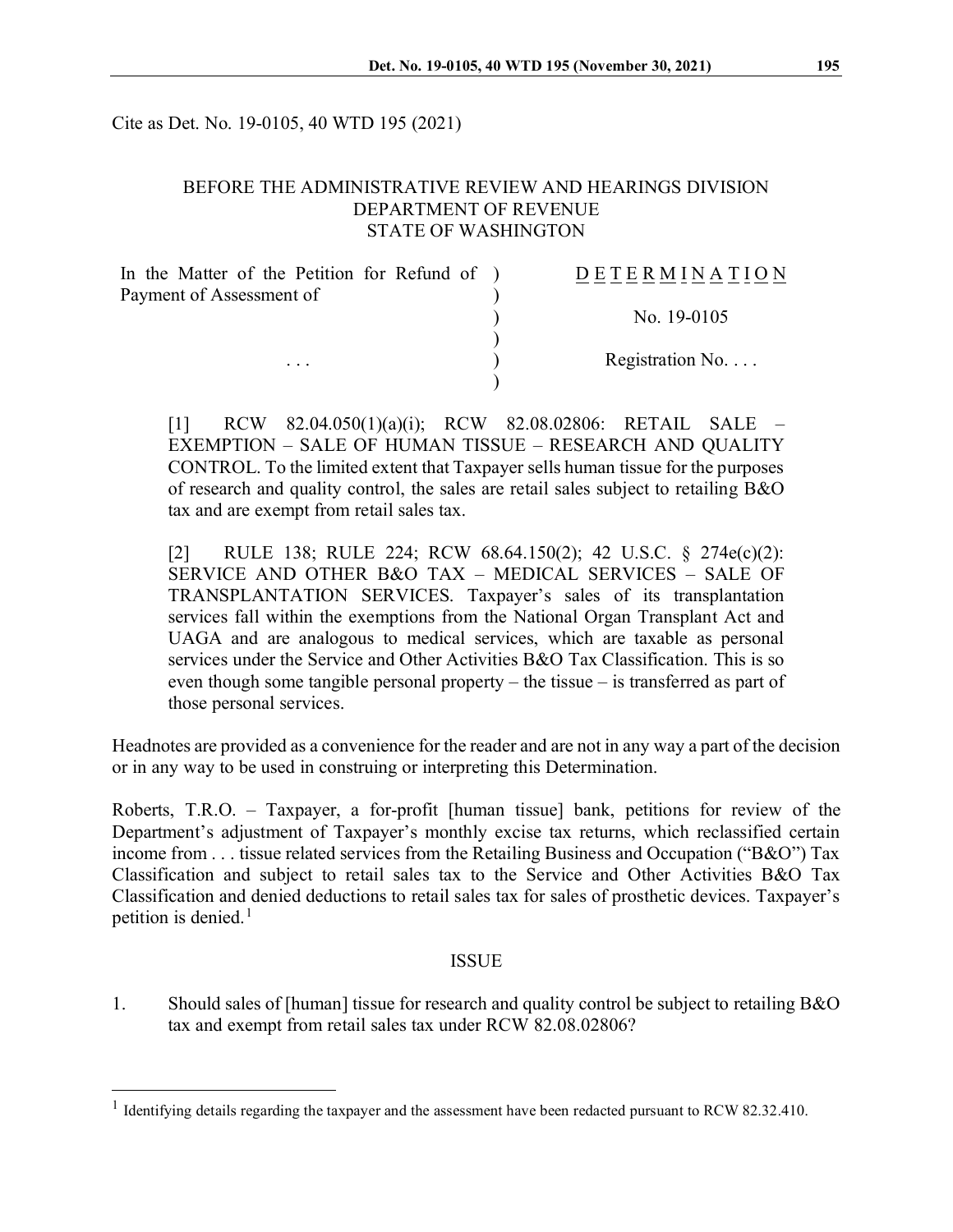2. Should income related to the transfer of [human] tissue for transplantation be subject to services and other activities B&O tax under RCW 82.04.290(2), WAC 458-20-138 ("Rule 138"), and WAC 458-20-224 ("Rule 224")?

# FINDINGS OF FACT

. . . , previously known as . . . ("Taxpayer"), is a for-profit subsidiary of a non-profit [human tissue] bank. [Bank] obtains, evaluates, and distributes [tissue] donated for use in . . . transplantation, research, and education. Under federal and state law, Taxpayer is prohibited from selling the . . . tissue for transplantation but may charge reasonable costs associated with the transplantation of the . . . tissue.

Taxpayer is tasked with processing and medically evaluating the . . . tissue, finding best matches for the tissue, and coordinating delivery to the third-party hospitals and research facilities that are responsible for any processing fees charged by Taxpayer. If appropriate tissue is not available from Taxpayer's [Bank], Taxpayer may source tissue from another [tissue] bank to meet the needs of patients. Tissues that cannot be used for transplants are sold for research and training purposes, for which Taxpayer also provides additional services. Taxpayer also sells a line of surgical tools that are used in [tissue] transplantation.

. . .

On February 23, 2018, Taxpayer submitted amended excise tax returns for the tax period of October 2016 through January 2018. These amendments reclassified sales of . . . tissue from the Service and Other Activities B&O Tax Classification to the Retailing B&O Tax Classification, with a deduction to retail sales tax for sales of prosthetic devices. The Department rejected the amendments, determining that these sales were not retail sales, but part of the transplantation services provided.

On October 2, 2018, the Department adjusted Taxpayer's February 2018 through July 2018 monthly excise tax returns, reclassifying all of Taxpayer's reported retailing B&O tax and retail sales tax income for which Taxpayer claimed a deduction for sales of prosthetic devices to the Services and Other Activities B&O tax classification. The Department did not reclassify retail sales for sales of medical products.<sup>[2](#page-1-0)</sup> As a result of these adjustments, additional services and other activities B&O tax was assessed during the Tax Period and \$ . . . became due and owing by Taxpayer to the Department.<sup>[3](#page-1-1)</sup>

On October 31, 2018, Taxpayer submitted a petition for review before the Department, protesting the entire \$ . . . assessment. Taxpayer stated as follows:

. . . [T]he income from sales of . . . (human tissue) is exempt from sales tax under RCW 82.08.02806. Retailing B&O tax applies to this income. Therefore, we believe that all retail sales made by [Taxpayer] to third parties including . . . tissues will be subject to the Washington B&O tax under the retailing classification  $\dots$ .

<span id="page-1-0"></span> $2$  Taxpayer reported no sales of . . . tissue for research or quality control purposes.

<span id="page-1-1"></span> $3 \ldots$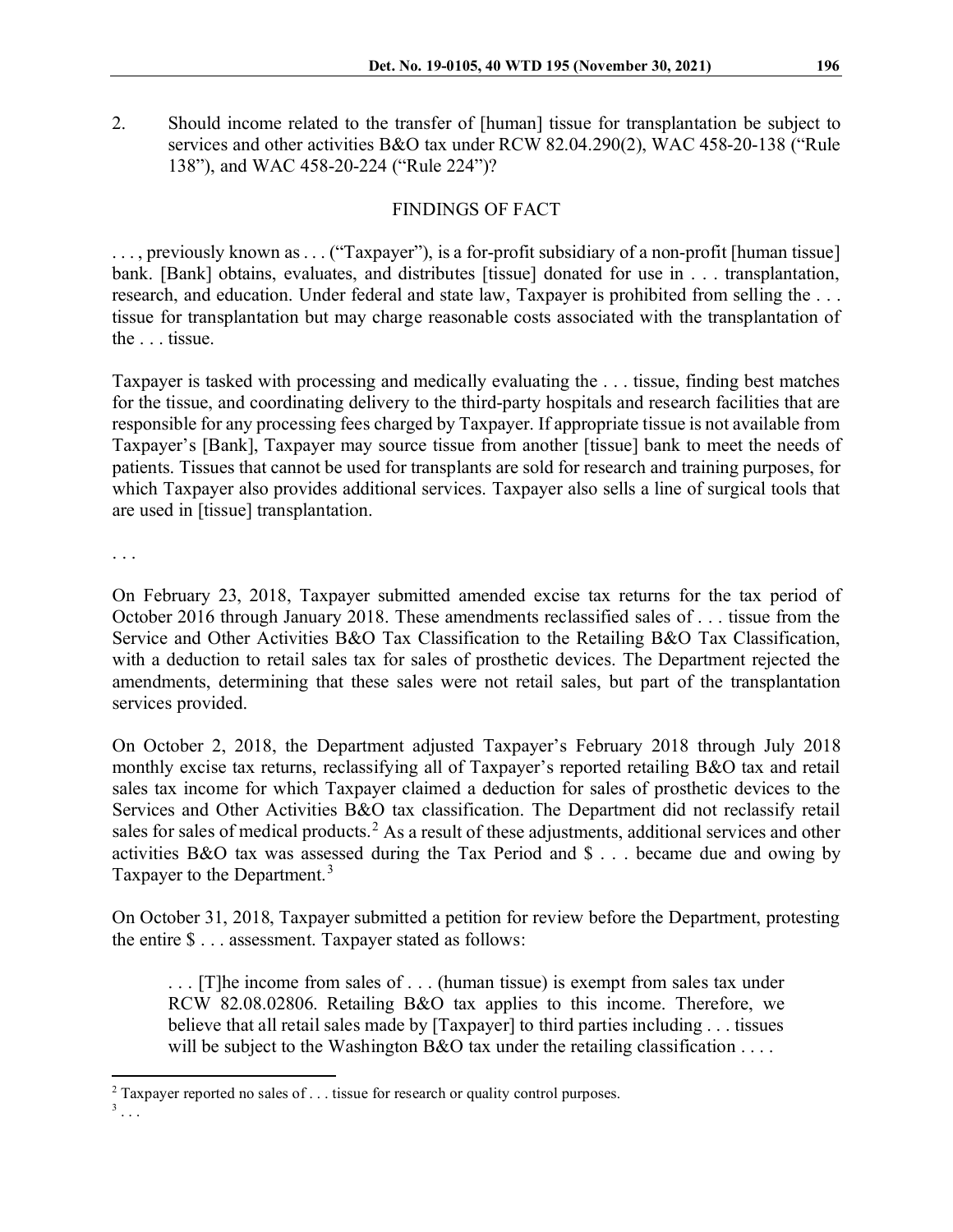#### ANALYSIS

Washington imposes the Business and Occupation ("B&O") tax on the privilege of engaging in business in this state. RCW 82.04.220. Depending on the nature of the business activity being conducted, the tax is levied upon the value of products, the gross proceeds of sales, or the gross income of the business. *Id*. Washington's B&O tax applies to various tax classifications, including making sales at retail pursuant to RCW 82.04.250, and providing services pursuant to RCW 82.04.290. In addition to the B&O tax, RCW 82.08.020 imposes a retail sales tax on each retail sale in this state.

The issue here is whether Taxpayer's business activities concerning the sale of . . . tissue and certain related services constitute a (1) "retail sale" subject to the retailing B&O tax and retail sales tax, or (2) a "service" subject to the services and other activities B&O tax.

For purposes of both the retailing B&O tax and the retail sales tax, RCW 82.04.050 defines "sale at retail" or "retail sale." "Sale at retail" generally includes "every sale of tangible personal property . . . ." RCW 82.04.050(1)(a)(i).

RCW 82.04.290(2) imposes the service and other activities B&O tax on "persons engaged in the business of rendering any type of service which does not constitute a 'sale at retail' or a 'sale at wholesale."

Rule 138 and Rule 224 provide that certain personal or professional services to others are distinct from sales of tangible personal property or services that have been defined as "sales at retail" in RCW 82.04.050, such as cleaning, improvements, or alterations of tangible personal property. Rule 138 recognizes that these personal services that are not retail sales may involve some tangible personal property in the form of materials and supplies furnished or used in connection with such services. Rule 138 further provides, "The retail sales tax does not apply to the amount charged or received for the rendition of personal services to others, even though some tangible personal property in the form of materials and supplies is furnished or used in connection with such services." Examples of personal services that are not retail sales include those performed by doctors, chemists, undertakers, and laboratory operators. Rule 224.

The federal National Organ Transplant Act prohibits any person from knowingly acquiring, receiving, or otherwise transferring any human organ for valuable consideration for use in human transplantation. 42 U.S.C. § 274e(a). Separately, Washington has codified the Revised Uniform Anatomical Gift Act (UAGA) under Chapter 68.50 RCW, which makes it a felony to knowingly purchase or sell an organ, . . . or tissue of a human being, if it is intended for transplantation or therapy. RCW 68.64.150. While it is illegal to sell human organs and tissue if the organ is intended for transplantation, reasonable costs associated with the removal, transportation, implantation, processing, preservation, quality control, and storage are exempt from these laws. 42 U.S.C. § 274e(c)(2); RCW 68.64.150(2).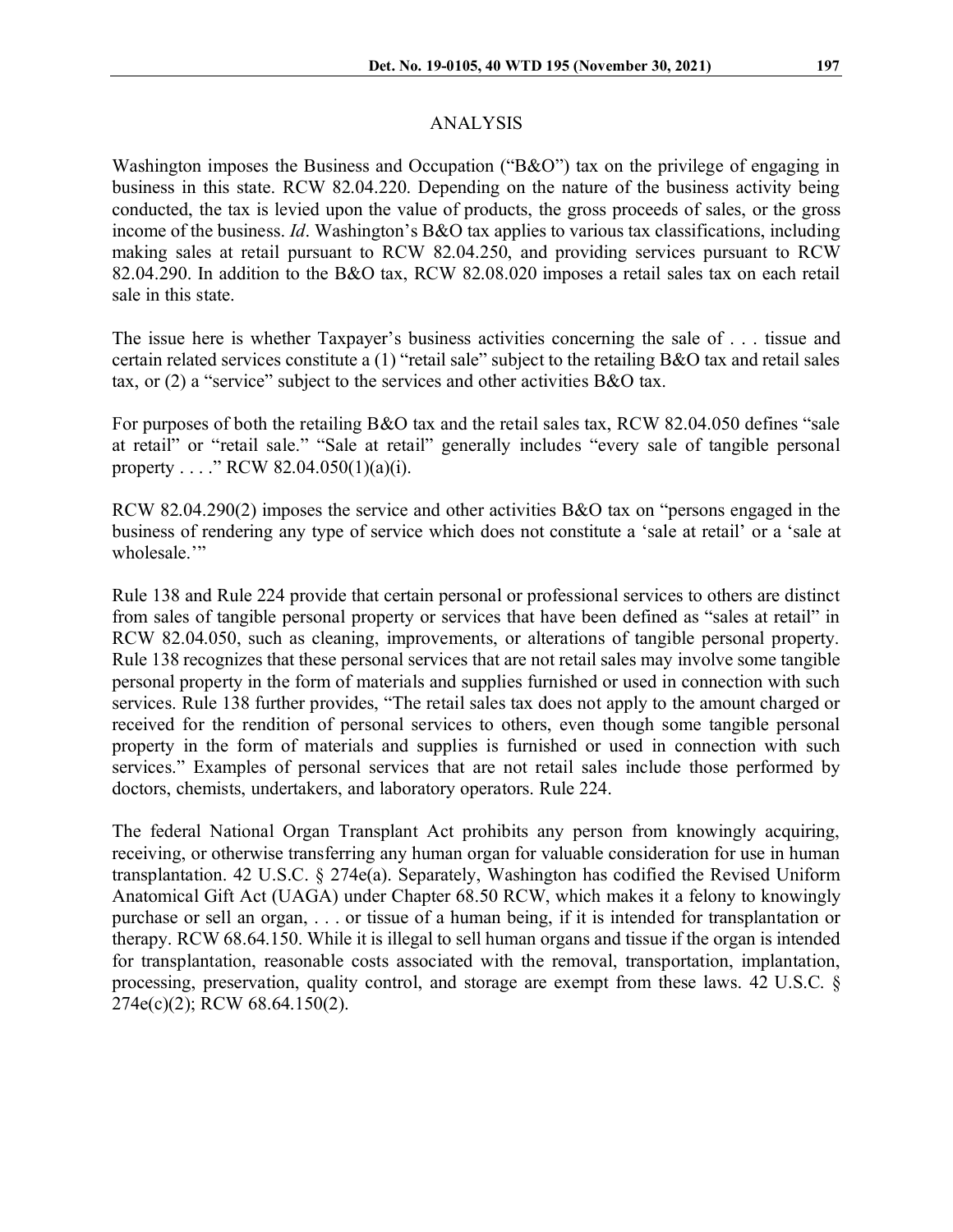# . . . Tissue for Research or Qualify Control Purposes

Significantly, the National Organ Transplant Act and UAGA only concern the sales of human organs for use in human transplantation; they do not impact sales of whole cadavers or tissues used for research or education.

Thus, the sale of . . . tissue for research and quality control is a retail sale of tangible property under RCW 82.04.050(1)(a)(i). Amounts charged by Taxpayer for transfers of . . . tissue for educational or research purposes can include both the tissues themselves and any costs associated with preparing these samples. There is no state or federal prohibition on selling the tissue in such cases. This transfer is subject to retailing B&O tax and retail sales tax because it is a sale of tangible personal property to a consumer under RCW 82.08.020(1)(a) along with other related services. RCW 82.04.050, 82.08.010, 82.08.020.

These sales are additionally eligible for a retail sales tax exemption under RCW 82.08.02806, which provides that retail sales tax "shall not apply to sales of human blood, tissue, organs, bodies, or body parts for medical research and quality control testing purposes."

To the limited extent that Taxpayer sells . . . tissue for the purposes of research and quality control, the sales are retail sales subject to retailing B&O tax and are exempt from retail sales tax under RCW 82.08.02806. . . .

# ... Tissue for Transplantation

As explained above, sales of human tissue intended for transplantation is expressly prohibited under the National Organ Transplant Act and UAGA. However, both laws exempt as part of the transplantation process, the cost of removal, transportation, implantation, processing, preservation, and storage of human tissue.<sup>[4](#page-3-0)</sup> 42 U.S.C. § 274e(c)(2); RCW 68.64.150(2). . . . Taxpayer processes and medically evaluates the tissue, finds the best matches for the tissue, and coordinates delivery with hospitals . . . .

Taxpayer operates in a highly regulated medical or laboratory setting and applies sophisticated professional skills in matching human tissues for transplant, preparing the tissues, coordinating delivery, and processing the tissue to make it suitable for transplant. These services are then sold in conjunction with the transfer of a . . . tissue. [Thus, Taxpayer's sales of its transplantation services fall within the exemptions from the National Organ Transplant Act and UAGA described above and are analogous to medical services, which are taxable as personal services under the Service and Other Activities B&O Tax Classification.<sup>[5](#page-3-1)</sup> See Rule 138; Rule 224. This is so even though some tangible personal property – the  $\dots$  tissue – is transferred as part of those personal services. Rule 138.]

<span id="page-3-0"></span><sup>4</sup> We assume Taxpayer complies with these legal limitations absent information to the contrary. [If illegal sales of tissue had been demonstrated, a different analysis would be required.]

<span id="page-3-1"></span> $5$  As sales of . . . tissue for transplantation are [activities which are prohibited from being structured as retail sales under the National Organ Transplant Act and UAGA], the matter of eligibility for the prosthetic devices exemption from retail sales tax under WAC 458-20-18801 is immaterial.